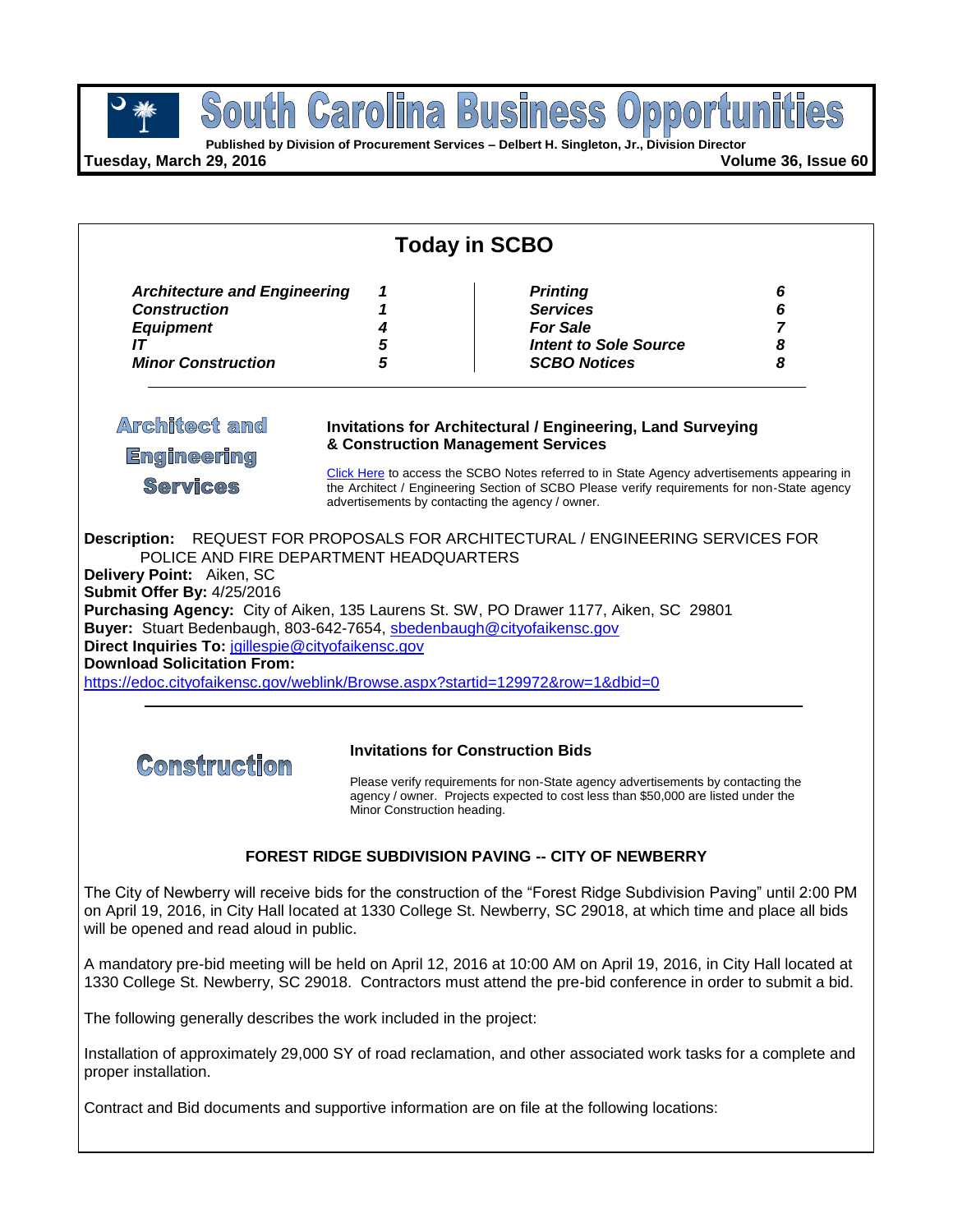**Tuesday, March 29, 2016 2 Volume 36, Issue 60**

OWNER: City of Newberry 1330 College St. Newberry, SC 29108

ENGINEER: Summit Engineering Group, Inc. 9601 Warren H. Abernathy Highway Spartanburg, SC 29301

Copies of the contract drawings, specifications, and bid documents may be obtained at the office of the Engineer upon receipt of a non-refundable payment of \$25.00 for each set. When requesting copies of the contract drawings, specifications and bid documents, provide the following information about your company: Mailing address, street / delivery address, telephone and facsimile numbers, and email address.

Only those contract drawings, specifications and bid documents obtained from the Engineer are official. Bidders cannot rely on the accuracy of copies of the aforementioned documents, drawings, specifications, etc. obtained from any other source. Bidders must be on the Engineer's official plan holders list for bids to be accepted by the Owner.

Bidders must deposit security with all bids. Security shall be in the form of a certified check or bid bond made payable to the Owner, and shall be for an amount equal to not less than five percent (5%) of the amount of the bid. Provisions of the security shall be as described in the Information for Bidders.

Performance and Payment Bonds, each in the amount of 100% of the contract price will be required of the successful bidder.

Bidders must make positive efforts to use small and minority-owned businesses and to offer employment, training, and contracting opportunities in accordance with Section 3 of the Housing and Urban Development Act of 1968.

No bid will be considered unless the bidder is legally qualified, on the date of the bid, under the provisions of the South Carolina Contractor's Licensing Law (South Carolina Code of Laws as amended on April 1, 1999, Chapter 11, Sections 40-11-10 through 40-11-428). Contractors shall have a classification of AP.

The Owner reserves the right to reject any or all bids or waive any informality in the bidding. Bids may be held by the Owner for a period not to exceed sixty (60) days from the date of the opening of bids.

#### **HORRY CO. – ROAD IMPROVEMENT PROJECTS**

Contractors are invited to submit sealed bids for SILVER SAND LANE (Project #100365), NURSERY ROAD (Project #100370), and CREEK LANDING ROAD (Project #100371) IMPROVEMENT PROJECTS – BID #2015-16- 065 to Horry County at the Office of Procurement, 3230 Highway 319 E, Conway, South Carolina 29526, Attention: Director of Procurement. Bids shall be submitted no later than 1:00pm, April 13 2016, in the Office of Procurement at the address stated above. Proposals received later than the 1:00pm deadline will be considered "LATE BIDS" and will not be accepted/considered. No facsimile, email or telephone bids will be accepted. State of SC General Contractor's License Number must be clearly identified on the exterior of the bid package.

General contract bidders are required to satisfy requirements described in Document 0200 - Instructions to Bidders.

Bid documents for a construction contract may be obtained from the offices of Mead & Hunt, Inc., 1012 38th Avenue North, Suite 301, Myrtle Beach, SC 29577 843-839-1490 or 878 South Lake Drive, Lexington SC 29072, 803- 996-2900 for a non-refundable charge of \$120.00 for a bid package with a reduced (11"x17") size set of plans and \$200.00 for a bid package with full size set of plan. Only checks and money orders are accepted for the purchase of plan sets. Attention: Rob Hamzy. Material must be paid for prior to mailing.

LOCAL VENDOR PREFERENCE maybe applicable to this sealed bid process.

Your firm is required to provide bid security in the sum of no less than five percent (5%) of the bid price. Refer to other bidding requirements described in Document 0200 - Instructions to Bidders. Bidders are required to complete the Bid Form provided. Bidders may not supplement this form unless otherwise directed. Bidders shall not be permitted to withdraw bids for a period of sixty- (60) days after submission.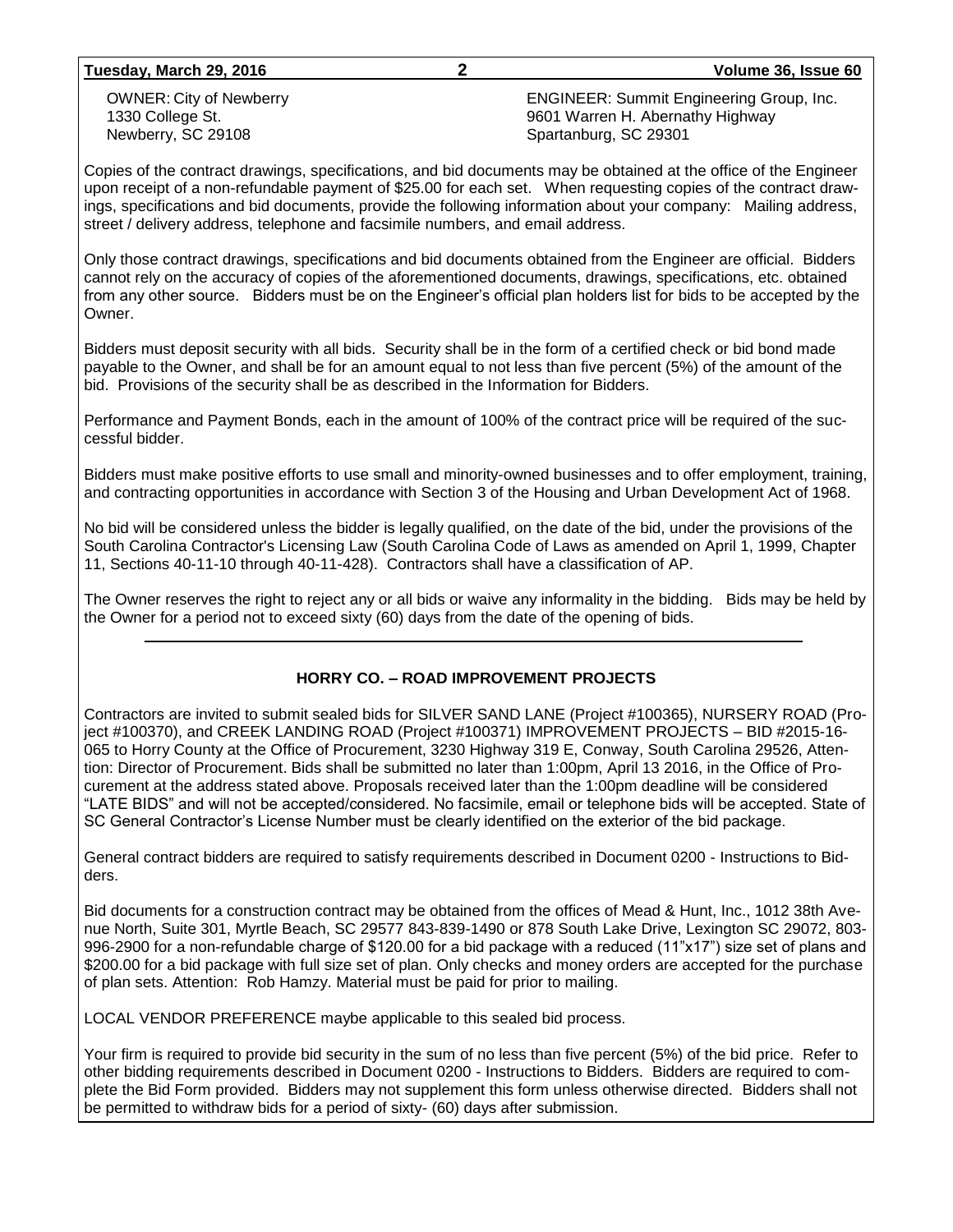| Tuesday, March 29, 2016 |  |  |
|-------------------------|--|--|
|                         |  |  |

The owner reserves the right to accept or reject any or all bids, and to waive any informalities in the best interests of the County.

Direct all questions pertaining to the scope of work in writing to Rob Hamzy, at Mead & Hunt, Inc. 878 South Lake Drive , Lexington SC 29072, 803-996-2900, Fax number 608-273-6391.

#### **EMERGENCY OPERATIONS CENTER AND 911 CENTRAL DISPATCH FACILITY -- FLORENCE CO.**

Sealed Bids For The Construction Of:

#### **A NEW EMERGENCY OPERATIONS CENTER & 911 CENTRAL DISPATCH FACILITY FLORENCE COUNTY SOLICITATION #33-15/16**

will be received in the Florence County Complex, Procurement Office, Room B-5, 180 N. Irby Street, Florence, SC 29501 until: 2:45pm, April 28, 2016 at which time the Sealed Bids will opened and read aloud at 3:00pm in Room 210-C for the following:

Single Prime Contracts

In order to be considered, all bids must be hand carried or mailed in a sealed envelope to the Florence County Procurement Office, Florence County Complex, 180 N. Irby Street – MSC-R, Rm. B-5, Florence, SC 29501-3431 no later than April 28, 2016 at 2:45pm

Sealed Bids must be clearly marked, "Bid #33-15/16".

| <b>MANDATORY Pre-Bid Conference:</b> | Date:<br>Time: | April 14, 2016<br>10:00am                                                                                                    |
|--------------------------------------|----------------|------------------------------------------------------------------------------------------------------------------------------|
|                                      | Location:      | <b>Emergency Management Annex</b><br>1290 Justice Way<br>(corner of Justice Way and Friendfield Road)<br>Effingham, SC 29541 |

Any prospective bidder not attending the mandatory pre-bid conference will not be permitted to submit a bid on the project. The project will be bid Single Prime. A 5% Bid Bond and 100% Performance and Payment Bonds are required.

The requirements of The Code Of Laws Of South Carolina apply to this project.

Instructions for submitting bids and complete plans and specifications may be obtained online through the Next-Plans plan room beginning March 28, 2016. To become a registered plan holder you must sign up and order a full set of the bid documents by visiting the following web address: [http://scn.nextplans.com.](http://scn.nextplans.com/) For technical assistance, please contact NextPlans support at 866-215-0428 or email [nextplans@sharpeimages.com.](mailto:nextplans@sharpeimages.com) Note to Plan Holders: NextPlans is the only official holder and issuing office of all plans, specifications, and any addenda published for bidding. The County Of Florence and Stewart Cooper Newell Architects are not responsible for the accuracy of documents anyone may obtain from any source other than NextPlans. To ensure that complete plans, specifications and addenda are received the bidder should contact NextPlans.

No Bidder may withdraw his Bid within One Hundred Twenty (120) days after the bid opening.

Duration of time for the project is 365 Consecutive Calendar Days. Liquidated Damages for this project are \$500.00 per calendar day.

Bidding documents, drawings, and specifications may be examined at the following locations:

Office Of: Stewart-Cooper-Newell-Architects, P.A. -- Phone: 704-865-6311, FAX: 704-865-0046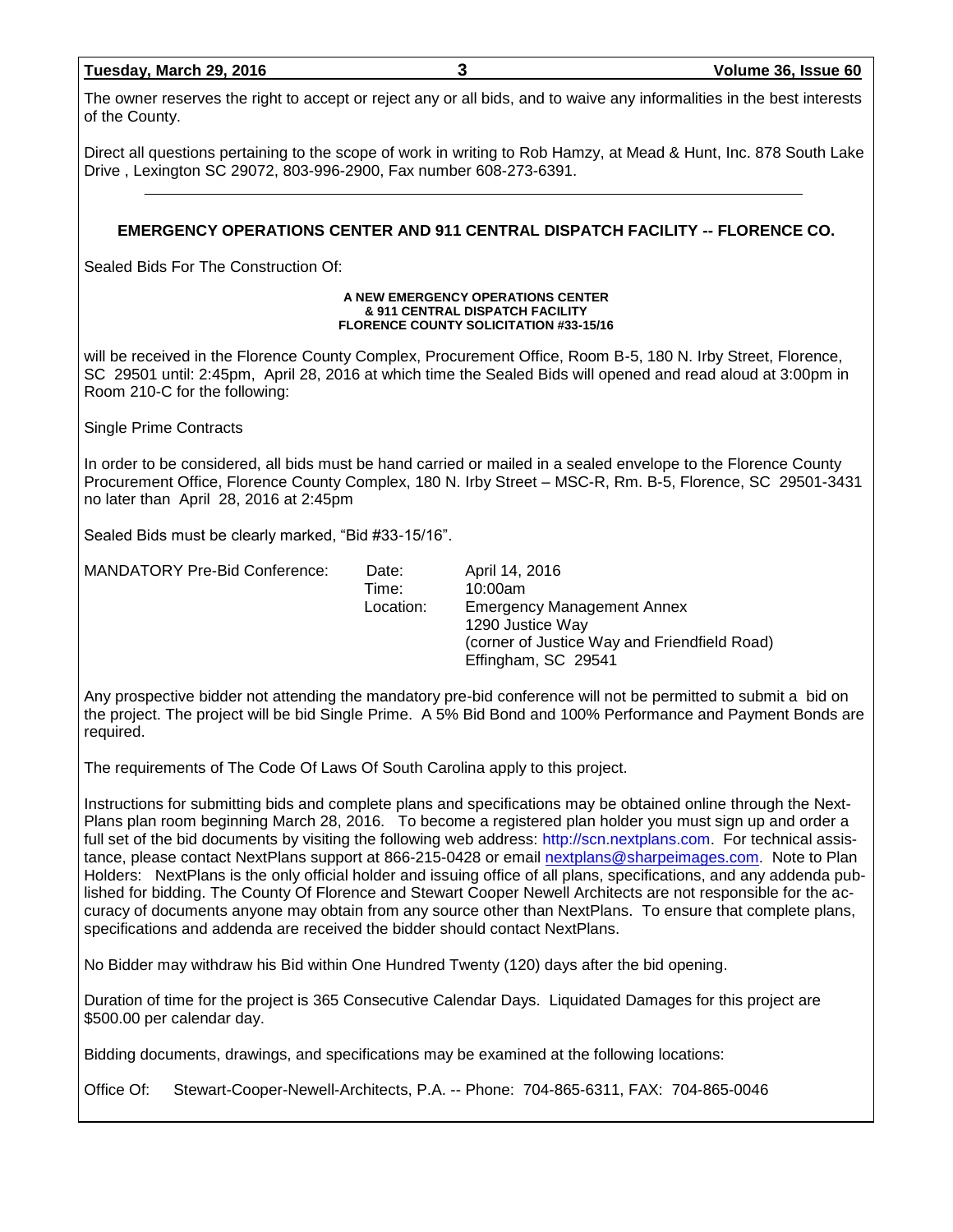| Tuesday, March 29, 2016 | Volume 36, Issue 60                                                                                          |
|-------------------------|--------------------------------------------------------------------------------------------------------------|
| architects.com          | For technical questions during the bidding phase please contact Kim Parton, Project Manager, at kparton@scn- |

For questions concerning obtaining plans and specifications please contact Roseanne Christopher at 800-671 0621 - Extension 100, or e mail [rchristopher@scn-architects.com.](mailto:rchristopher@scn-architects.com)

Important Note to All Bidders:

Bidders shall adhere to Florence County's MBE requirements. See complete bid documents for further requirements. This request for bids does not commit Florence County to award a contract; to pay any cost incurred in the preparation of a bid; or, to procure or contract for the services. Florence County reserves the right to accept or reject any or all bids received as a result of this request; to negotiate with any or all qualified proposers; or, to cancel in part or in its entirety this bid invitation, if it is in the best interest of the County to do so.

## Equipment

**Description:** EMBROIDERY MACHINE **Solicitation Number:** 5400011253 **Submit Offer By:** 04/14/2016 10:00am **Purchasing Agency:** SC Department of Corrections 4420 Broad River Road Columbia, SC 29210 **Buyer:** MELISSA MIMS **Email:** [Mims.Melissa@doc.state.sc.us](mailto:Mims.Melissa@doc.state.sc.us) **Download Solicitation From:**  <http://webprod.cio.sc.gov/SCSolicitationWeb/solicitationAttachment.do?solicitnumber=5400011253>

**Description:** PUBLIC ADDRESS MASS NOTIFICATION SYSTEM FOR TTC MAIN CAMPUS **Solicitation Number:** 032316-800-38005-04/27/16 **Delivery Point:** North Charleston, SC 29406 **Pre-bid Conf.:** Non-mandatory. 4/6/2016 2:00pm **Location:** TTC Main Campus, 7000 Rivers Ave, Bldg. 940-G / Room 110, North Charleston, SC 29406 **Submit Offer By:** 4/27/2016 2:00pm **Purchasing Agency:** Trident Technical College **Buyer:** Robert E. Tyner, C.P.M., 843-574-6279 / [robert.tyner@tridenttech.edu](mailto:robert.tyner@tridenttech.edu) **Download Solicitation From:** [http://www.tridenttech.edu/about/departments/proc/ttc\\_solic.htm](http://www.tridenttech.edu/about/departments/proc/ttc_solic.htm)

**Description:** ADA VEHICLE MODIFICATION FOR 2014 FORD E-350 XL FLEX FUEL EXTENDED LENGTH 15 PASS VAN **Solicitation Number:** 607 **Delivery Point:** Walterboro, SC **Submit Offer By:** 4/15/2016 11:30am **Purchasing Agency:** Jasper County Board of Disabilities, PO Box 747, Ridgeland, SC 29936 **Direct Inquiries To:** [bctreanor@jcbdsn.com](mailto:bctreanor@jcbdsn.com)

**Description:** ADA ,MODIFIED 2016 DODGE GRAND CARAVAN SXT MINIVAN **Solicitation Number:** 06 **Delivery Point:** Hardeeville, SC **Submit Offer By:** 4/15/2016 11:00am **Purchasing Agency:** Jasper County Board of Disabilities, PO Box 747, Ridgeland, SC 29936 **Direct Inquiries To:** [bctreanor@jcbdsn.com](mailto:bctreanor@jcbdsn.com)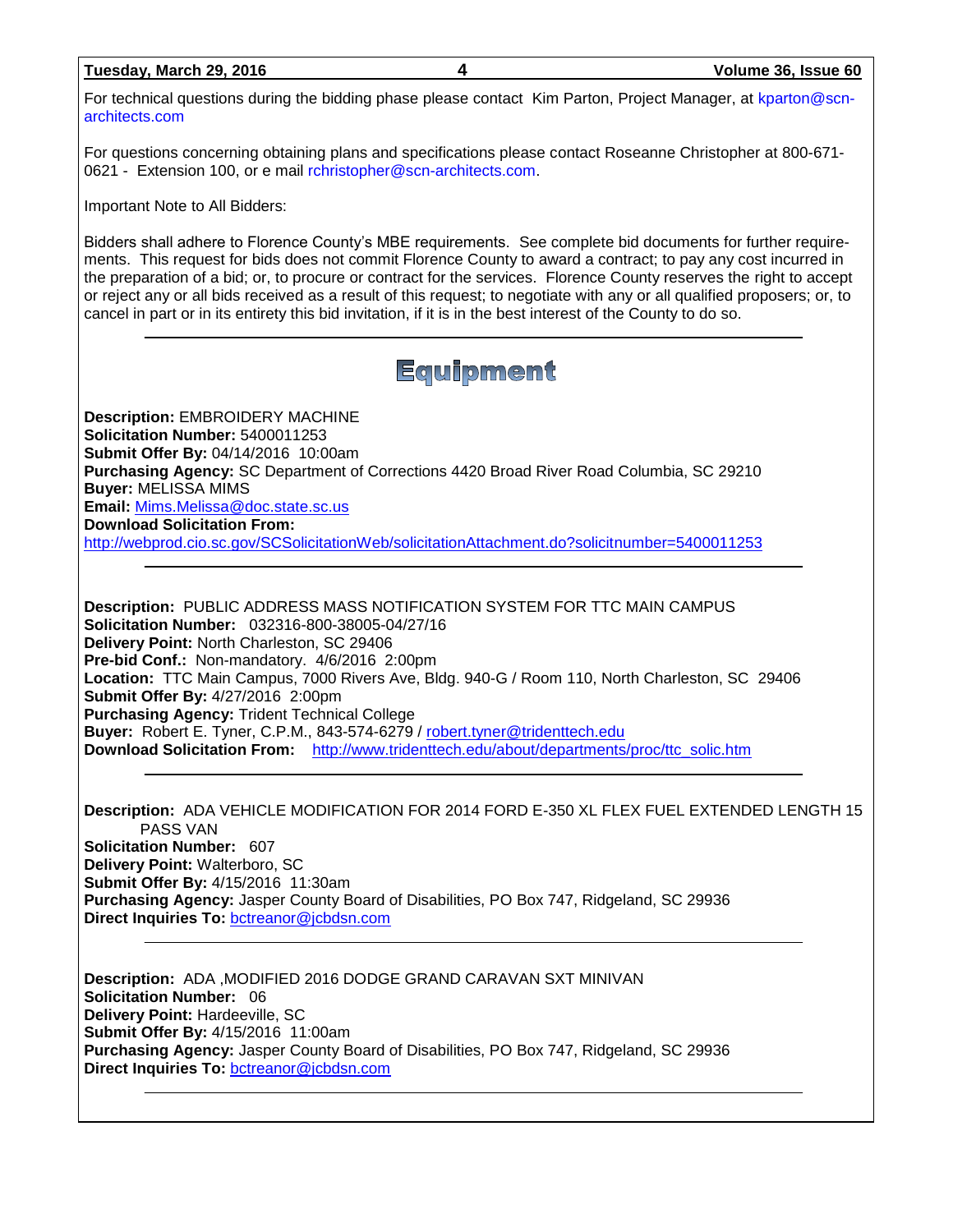#### **WIRELESS INTERCOM SYSTEMS**

| Scope Of Work:   | Purchase, Delivery, and Installation of Wireless Intercom Systems in Seven Ker-<br>shaw County Fire Service Vehicles per Specifications |
|------------------|-----------------------------------------------------------------------------------------------------------------------------------------|
| l Bid Number:    | 15-202-13                                                                                                                               |
| Bid Surety Bond: | Yes $-5\%$                                                                                                                              |
| Bid Submission:  | Sarah Williams                                                                                                                          |
|                  | Kershaw County Government Center                                                                                                        |
|                  | 515 Walnut Street, Room 217                                                                                                             |
|                  | Camden, SC 29020                                                                                                                        |
| l Bid Due Date:  | April 27, 2016                                                                                                                          |
| ∣ Time:          | 2:00 <sub>pm</sub>                                                                                                                      |

Download Bid Package: [www.kershaw.sc.gov](http://www.kershaw.sc.gov/)

If downloading this solicitation from other than our website, it is the responsibility of the vendor to e-mail our office at [sarah.williams@kershaw.sc.gov](mailto:sarah.williams@kershaw.sc.gov) to be registered as a potential vendor to receive any subsequent amendments.

# **Information Technology**

**Description:** TELEHEALTH DIGITAL TELEPATHOLOGY EQUIPMENT RFQ **Solicitation Number:** 683-BR **Delivery Point:** Charleston, SC **Submit Offer By:** 4/15/2016 3:00pm **Purchasing Agency:** The Medical University Hospital Authority **Buyer:** Bert S. Red, CPPO, CPPB Sr. Purchasing Officer, 843-792-6841 / [redb@musc.edu](mailto:redb@musc.edu) **Direct Inquiries To:** Bert S. Red, 843-792-6841 / [redb@musc.edu](mailto:redb@musc.edu)

## **Minor Construction <\$50,000**

**Description:** BULL TEST SHADE STEEL SHELTER REBID **Solicitation Number:** 71123608 REBID **Delivery Point:** Blackville SC **Site Visit:** Non-mandatory. 4/6/2016 8:00am to 12:00pm and 1:00pm to 4:00pm **Submit Offer By:** 4/13/2016 11:00am **Purchasing Agency:** Clemson University, Procurement Services, Administrative Services Bldg.,108 Perimeter Rd., Clemson, SC 29634 **Direct Inquiries To:** April Pitts, 864-656-1773, [apitts@clemson.edu](mailto:apitts@clemson.edu)

**Download Solicitation From:** Online solicitations only. Solicitations can be viewed at [www.clemson.edu/cfo/procurement/vendors](http://www.clemson.edu/cfo/procurement/vendors)

#### **CONCRETE DRIVEWAY REMOVAL AND REPLACEMENT**

#### **TOWN OF EDISTO BEACH FIRE DEPARTMENT**

DESCRIPTION OF WORK: The Town of Edisto Beach will contract with a company to remove the existing concrete driveway in front of the Edisto Beach fire department and replace with a minimum 8" concrete driveway.

PROPOSAL DEADLINE: 2:00pm, April 8, 2016.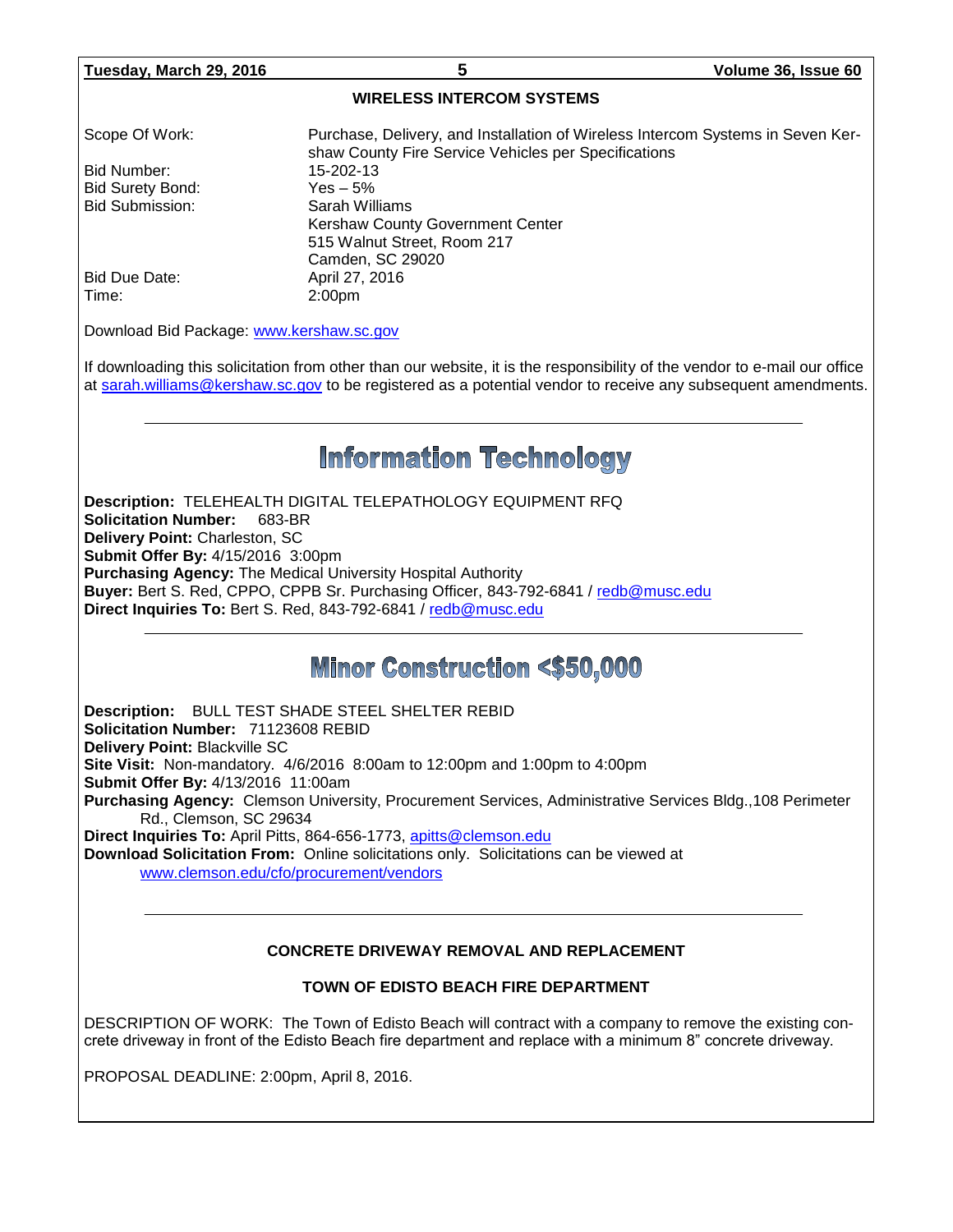| Tuesday, March 29, 2016 |  |
|-------------------------|--|
|                         |  |

ADDRESS: Town of Edisto Beach, Attn: Denney Conley, Fire Department, 2414 Murray Street, Edisto Beach, SC 29438

Any questions should be in writing and directed to Denney Conley at [dconley@townofedistobeach.com,](mailto:dconley@townofedistobeach.com) 843-869- 2505 ext. 216.



**Description:** PRINTING OF DHEC FORM 1332 **Solicitation Number:** 5400011067 **Submit Offer By:** 04/12/2016 2:30pm **Purchasing Agency:** SC DHEC 2600 Bull Street Columbia, SC 29201-1708 **Buyer:** LISA ROLAND **Email:** [ROLANDLD@dhec.sc.gov](mailto:ROLANDLD@dhec.sc.gov) **Download Solicitation From:**  <http://webprod.cio.sc.gov/SCSolicitationWeb/solicitationAttachment.do?solicitnumber=5400011067>



**Description:** PIEDMONT REGIONAL OFFICE HVAC PROJECT **Solicitation Number:** 5400011281 **Site Visit:** Call to schedule. 4/4/2016 9:00am to 11:00am Contact: David Owen, 803-896-8829 (office), 864- 637-8519 **Location:** SC Forestry Commission, Piedmont Regional Office, 39 General Henderson Road, Newberry, SC

29108

**Submit Offer By:** 04/12/2016 10:00am

**Purchasing Agency:** SC Forestry Commission 5500 Broad River Road Columbia, SC 29212

**Buyer:** LENORA STUKES

**Email:** [lstukes@scfc.gov](mailto:lstukes@scfc.gov)

**Download Solicitation From:** 

<http://webprod.cio.sc.gov/SCSolicitationWeb/solicitationAttachment.do?solicitnumber=5400011281>

**Description:** AIRPORT ADVERTISING CONCESSION FOR BEAUFORT COUNTY **Solicitation Number:** RFP 050416 **Delivery Point:** Beaufort, SC 29906 **Pre-proposal Conf.:** Non-mandatory. 4/21/2016 10:00am **Location:** Hilton Head Island Airport Conference Room, 120 Beach City Road Hilton Head Island, SC **Submit Offer By:** 5/4/2016 3:00pm **Purchasing Agency:** Beaufort County Purchasing Department, 106 Industrial Village Road, Building #2, Beaufort, SC 29906 **Buyer:** Dave Thomas, 843-255-2353, [dthomas@bcgov.net](mailto:dthomas@bcgov.net) **Direct Inquiries To:** Linda Maietta, 843-255-2297, [lmaietta@bcgov.net](mailto:lmaietta@bcgov.net) **Download Solicitation From:** [www.bcgov.net,](http://www.bcgov.net/) Bidding Opportunities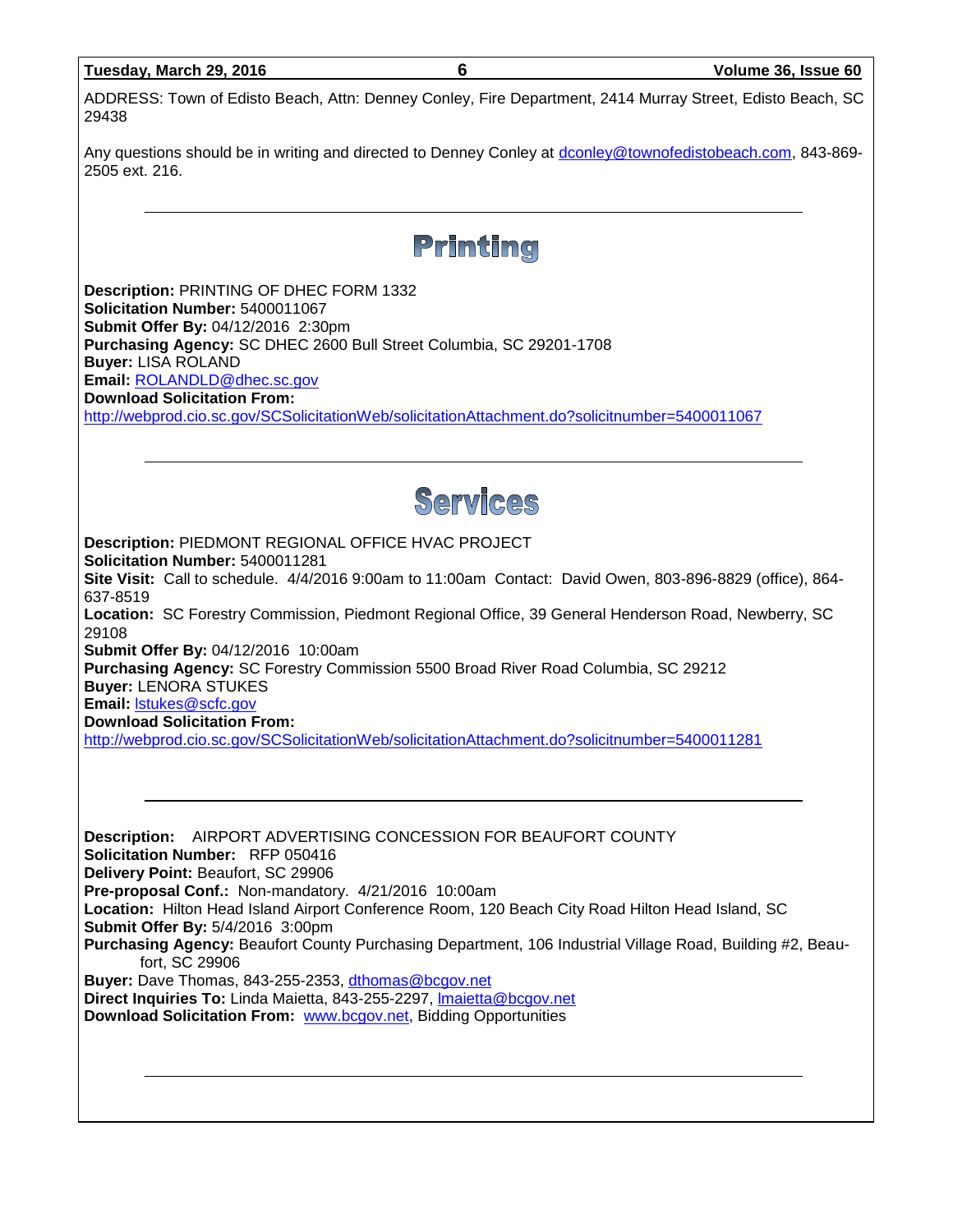#### **Tuesday, March 29, 2016 7 Volume 36, Issue 60**

**Description:** The City of Simpsonville (the City) is seeking services of a private Contractor to conduct the City's RESIDENTIAL GARBAGE, RECYCLE, AND YARD WASTE COLLECTION and to work with the City to provide a seamless transition of these services within the community. **Solicitation Number:** 2016-006 **Delivery Point:** Simpsonville, South Carolina **Submit Offer By:** 4/27/2016 10:00am **Purchasing Agency:** City of Simpsonville, 118 NE Main Street, Simpsonville, SC 29681 **Buyer:** City of Simpsonville, Jay Crawford, [jcrawford@simpsonville.com](mailto:jcrawford@simpsonville.com)



#### **CITY OF AIKEN -- UNIMPROVED LOT ON RIDGE AVENUE NW AND LAURENS STREET NW**

Background: The City of Aiken acquired this property [TMP 120-13-19-012] in 2005. This property is currently zoned General Business [GB]. Water and sanitary sewer services are provided by the City of Aiken.

Property for Sale: The City of Aiken is offering for sale the property at this location described above as-is. The City of Aiken will not offer financing for the purchase of this property. All sales of City-owned real estate are subject to approval of City Council.

Instructions for Submitting an Offer: Offers will be accepted in writing only. No electronic submissions will be accepted. To submit an offer:

1. Deliver in person to the City of Aiken's Administration and Finance Building, located at 135 Laurens Street, SW to the attention of Stuart Bedenbaugh, Assistant City Manager. The sealed envelope must state on the outside: "Bid for Property at Ridge Avenue NW and Laurens Street NW."

2. Mail to: City of Aiken, Attn: Stuart Bedenbaugh – Bid for Property at Ridge Avenue NW and Laurens Street NW, PO Drawer 1177, Aiken, SC 29802

3. Overnight Delivery Service: City of Aiken, Attn: Stuart Bedenbaugh – Bid for Property at Ridge Avenue NW and Laurens Street NW, 135 Laurens Street SW, Aiken, SC 29801

Bids will be accepted until 3:00pm, Tuesday, April 19, 2015. City Council will approve the bid recommended by staff. Proof of funds or financing will be verified before a recommendation is made to City Council.

#### **CITY OF AIKEN -- 414 FAIRFIELD STREET NE**

Background: The City of Aiken acquired this property [TMP 120-18-34-014] from the Aiken County Forfeited Land Commission in 2014. This property is zoned Residential Multi-Family Low-Density [RML]. Water and sanitary sewer services are provided by the City of Aiken.

Property for Sale: The City of Aiken is offering for sale the house and property at this location described above as-is. The City of Aiken will not offer financing for the purchase of this property. All sales of City-owned real estate are subject to approval of City Council.

Instructions for Submitting an Offer: Offers will be accepted in writing only. No electronic submissions will be accepted. To submit an offer: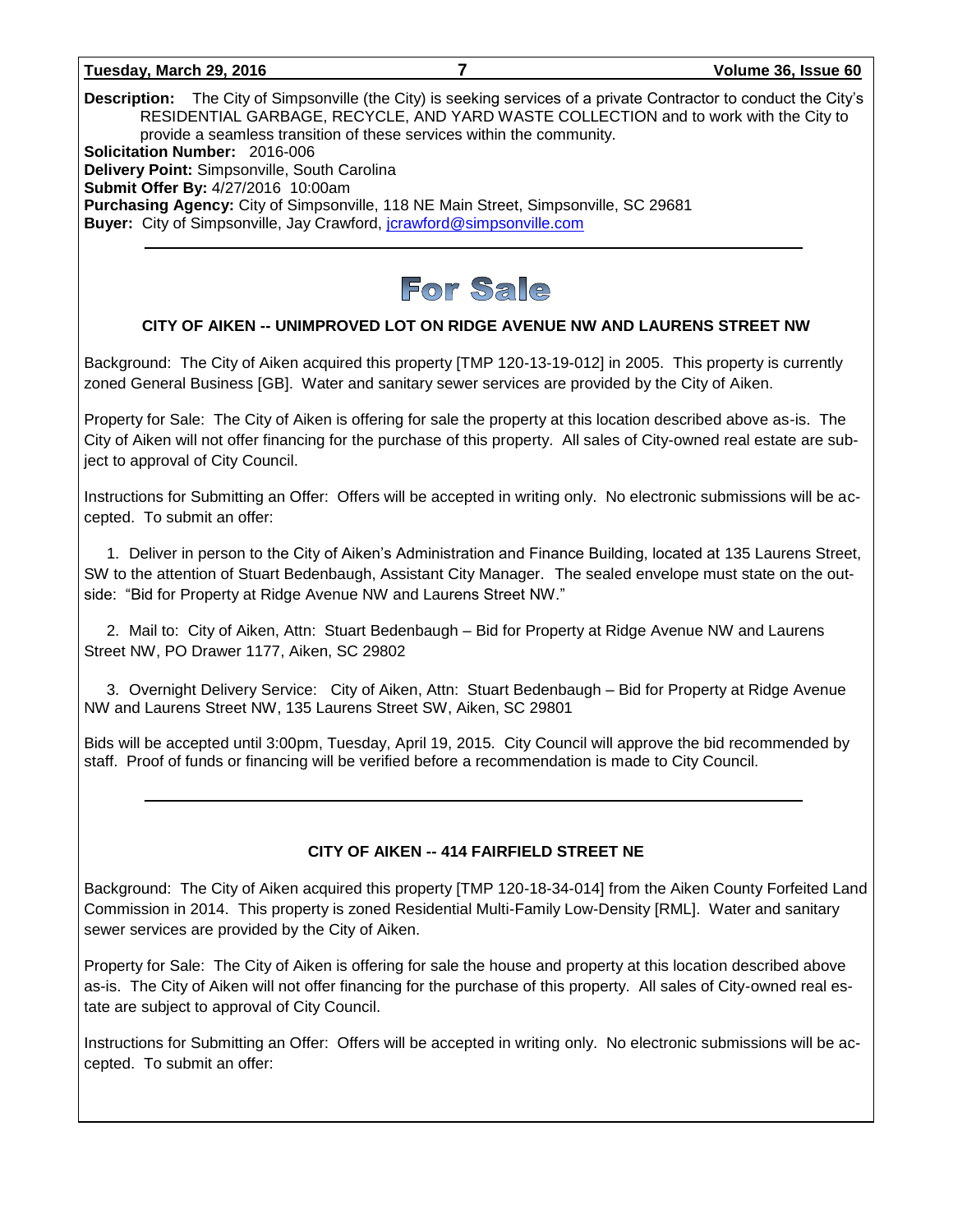| Tuesday, March 29, 2016 |  |  |
|-------------------------|--|--|
|                         |  |  |

**Tuesday, March 29, 2016 8 Volume 36, Issue 60**

1. Deliver in person to the City of Aiken's Administration and Finance Building, located at 135 Laurens Street, SW to the attention of Stuart Bedenbaugh, Assistant City Manager. The sealed envelope must state on the outside: "Bid for 414 Fairfield Street NE."

- 2. Mail to: City of Aiken Attn: Stuart Bedenbaugh – Bid for 414 Fairfield Street NE PO Drawer 1177 Aiken, SC 29802
- 3. Overnight Delivery Service: City of Aiken Attn: Stuart Bedenbaugh – Bid for 414 Fairfield Street NE 135 Laurens Street SW Aiken, SC 29801

Bids will be accepted until 3:00pm, Tuesday, April 19, 2015. City Council will approve the bid recommended by staff. Proof of funds or financing will be verified before a recommendation is made to City Council.

# Intent to Sole Source

#### **SOUTH CAROLINA DEPARTMENT OF HEALTH & ENVIRONMENTAL CONTROL**

The South Carolina Department of Health & Environmental Control (DHEC) is seeking qualified vendors to provide single use qualitative immunoassay reagent kits, test-specific consumables, and equipment to detect and differentiate antibodies to Human Immunodeficiency Virus types HIV-1 and HIV-2 in human serum or plasma. The test must be FDA-approved for clinical laboratories and in accordance with the Center for Disease Control algorithm for Laboratory Testing for the Diagnosis of HIV infection. The tests and instrumentation will be used by DHEC's Bureau of Laboratories.

Qualified vendors should contact Rebecca Nichols at 803-898-1262 by April 11, 2016 for additional formation.



### **JOB OPPORTUNITIES AT SFAA**

The State Fiscal Accountability Authority's procurement division is looking for experienced professionals. Please read more about these opportunities below:

[Click Here for Job Opportunities with the Division of Procurement Services](http://procurement.sc.gov/webfiles/MMO_scbo/SCBO%20Online/SFAA_job_opportunities.pdf)

### **VENDORS, DON'T NEGLECT TO CHECK THE STATE'S FIXED PRICE BIDS**

If authorized by the original solicitation, the State may use "competitive fixed price bidding" to create procurements with an open response date. These fixed price bids are advertised in SCBO once, but the solicitation may provide for bids to be accepted continuously or periodically during the contract term. The links below take you to a listing of all open solicitations conducted by the central purchasing office using the competitive fixed pricing bidding rules.

> Fixed Price Bids - [Information Technology](http://www.mmo.sc.gov/PS/vendor/PS-vendor-fixed-price-bids-it.phtm) (Open Response Date) Fixed Price Bids - [Supplies & Services](http://www.mmo.sc.gov/PS/vendor/PS-vendor-fixed-price-bids-ss.phtm) (Open Response Date)